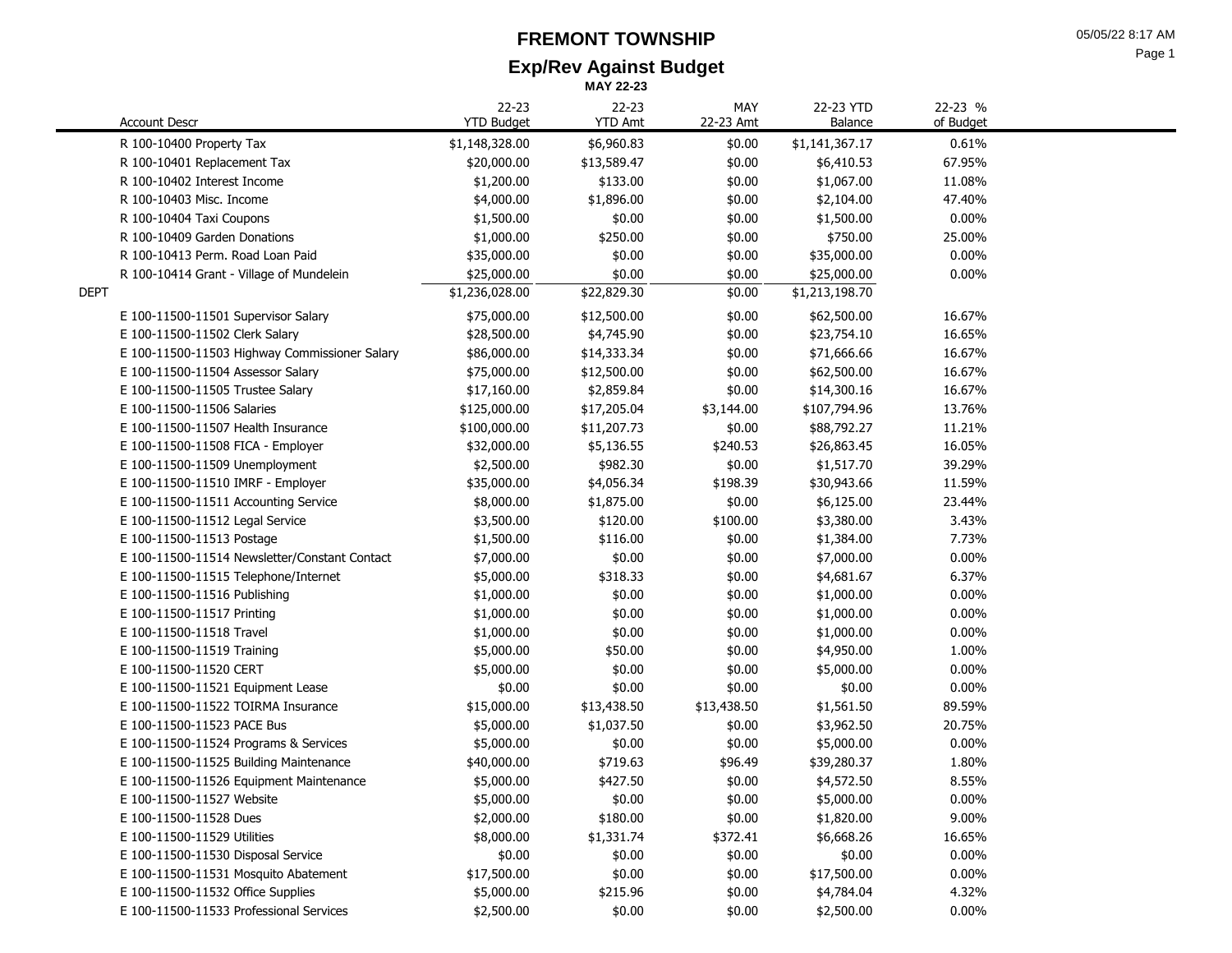#### **Exp/Rev Against Budget FREMONT TOWNSHIP MAY 22-23**

|                                                  | 22-23             | 22-23          | MAY         | 22-23 YTD      | 22-23 %   |  |
|--------------------------------------------------|-------------------|----------------|-------------|----------------|-----------|--|
| <b>Account Descr</b>                             | <b>YTD Budget</b> | <b>YTD Amt</b> | 22-23 Amt   | Balance        | of Budget |  |
| E 100-11500-11534 Equipment - Capital            | \$10,000.00       | \$563.10       | \$563.10    | \$9,436.90     | 5.63%     |  |
| E 100-11500-11535 Building Improvements - Capita | \$150,000.00      | \$0.00         | \$0.00      | \$150,000.00   | 0.00%     |  |
| E 100-11500-11536 Operating Supplies             | \$5,000.00        | \$270.26       | \$25.10     | \$4,729.74     | 5.41%     |  |
| E 100-11500-11537 Social Services                | \$3,500.00        | \$0.00         | \$0.00      | \$3,500.00     | $0.00\%$  |  |
| E 100-11500-11538 Taxi Program                   | \$2,500.00        | \$36.00        | \$0.00      | \$2,464.00     | 1.44%     |  |
| E 100-11500-11539 Miscellaneous Charges          | \$500.00          | \$33.17        | \$0.00      | \$466.83       | 6.63%     |  |
| E 100-11500-11540 Community Garden               | \$5,000.00        | \$676.69       | \$22.54     | \$4,323.31     | 13.53%    |  |
| E 100-11500-11541 Wetland Mitgation - Reserves   | \$4,000.00        | \$0.00         | \$0.00      | \$4,000.00     | 0.00%     |  |
| E 100-11500-11543 Building Maintenance - Reserve | \$100,000.00      | \$0.00         | \$0.00      | \$100,000.00   | 0.00%     |  |
| E 100-11500-11544 Highway Dept. Building Remodel | \$10,000.00       | \$0.00         | \$0.00      | \$10,000.00    | $0.00\%$  |  |
| E 100-11500-11545 Contingencies                  | \$25,000.00       | \$0.00         | \$0.00      | \$25,000.00    | 0.00%     |  |
| E 100-11500-11557 Loan to Permanent Road         | \$190,664.88      | \$0.00         | \$0.00      | \$190,664.88   | 0.00%     |  |
| E 100-11500-11561 Tax Objections Paid Out        | \$30,000.00       | \$0.00         | \$0.00      | \$30,000.00    | 0.00%     |  |
| E 100-11500-50102 Garden Donation Expenses       | \$1,000.00        | \$0.00         | \$0.00      | \$1,000.00     | $0.00\%$  |  |
| DEPT 11500 Administration                        | \$1,261,324.88    | \$106,936.42   | \$18,201.06 | \$1,154,388.46 |           |  |
| E 100-12500-11506 Salaries                       | \$160,000.00      | \$25,435.55    | \$5,657.26  | \$134,564.45   | 15.90%    |  |
| E 100-12500-11507 Health Insurance               | \$44,000.00       | \$6,375.20     | \$0.00      | \$37,624.80    | 14.49%    |  |
| E 100-12500-11508 FICA - Employer                | \$12,300.00       | \$1,945.82     | \$432.78    | \$10,354.18    | 15.82%    |  |
| E 100-12500-11509 Unemployment                   | \$3,000.00        | \$1,976.40     | \$0.00      | \$1,023.60     | 65.88%    |  |
| E 100-12500-11510 IMRF - Employer                | \$15,000.00       | \$1,485.98     | \$297.48    | \$13,514.02    | 9.91%     |  |
| E 100-12500-11512 Legal Service                  | \$0.00            | \$0.00         | \$0.00      | \$0.00         | $0.00\%$  |  |
| E 100-12500-11513 Postage                        | \$750.00          | \$0.00         | \$0.00      | \$750.00       | $0.00\%$  |  |
| E 100-12500-11515 Telephone/Internet             | \$3,500.00        | \$348.33       | \$0.00      | \$3,151.67     | 9.95%     |  |
| E 100-12500-11516 Publishing                     | \$0.00            | \$0.00         | \$0.00      | \$0.00         | $0.00\%$  |  |
| E 100-12500-11517 Printing                       | \$750.00          | \$0.00         | \$0.00      | \$750.00       | $0.00\%$  |  |
| E 100-12500-11518 Travel                         | \$1,500.00        | \$0.00         | \$0.00      | \$1,500.00     | 0.00%     |  |
| E 100-12500-11519 Training                       | \$3,000.00        | \$1,266.59     | \$1,384.18  | \$1,733.41     | 42.22%    |  |
| E 100-12500-11526 Equipment Maintenance          | \$1,000.00        | \$119.50       | \$0.00      | \$880.50       | 11.95%    |  |
| E 100-12500-11528 Dues                           | \$1,000.00        | \$0.00         | \$0.00      | \$1,000.00     | 0.00%     |  |
| E 100-12500-11532 Office Supplies                | \$2,000.00        | \$534.89       | \$0.00      | \$1,465.11     | 26.74%    |  |
| E 100-12500-11534 Equipment - Capital            | \$5,000.00        | \$3,815.86     | \$0.00      | \$1,184.14     | 76.32%    |  |
| E 100-12500-11539 Miscellaneous Charges          | \$0.00            | \$0.00         | \$0.00      | \$0.00         | $0.00\%$  |  |
| E 100-12500-11545 Contingencies                  | \$5,000.00        | \$0.00         | \$0.00      | \$5,000.00     | 0.00%     |  |
| E 100-12500-11546 Vehicle Maintenance            | \$1,000.00        | \$0.00         | \$0.00      | \$1,000.00     | 0.00%     |  |
| E 100-12500-11547 Professional Services - IT     | \$4,000.00        | \$0.00         | \$0.00      | \$4,000.00     | $0.00\%$  |  |
| E 100-12500-11550 Fuel                           | \$500.00          | \$0.00         | \$0.00      | \$500.00       | $0.00\%$  |  |
| E 100-12500-11558 Office Remodel                 | \$5,000.00        | \$409.92       | \$0.00      | \$4,590.08     | 8.20%     |  |
| DEPT 12500 Assessor                              | \$268,300.00      | \$43,714.04    | \$7,771.70  | \$224,585.96   |           |  |
| E 100-14500-11506 Salaries                       | \$97,000.00       | \$16,862.56    | \$4,475.10  | \$80,137.44    | 17.38%    |  |
| E 100-14500-11507 Health Insurance               | \$36,000.00       | \$7,823.97     | \$0.00      | \$28,176.03    | 21.73%    |  |
| E 100-14500-11508 FICA - Employer                | \$7,500.00        | \$1,289.99     | \$342.35    | \$6,210.01     | 17.20%    |  |
|                                                  |                   |                |             |                |           |  |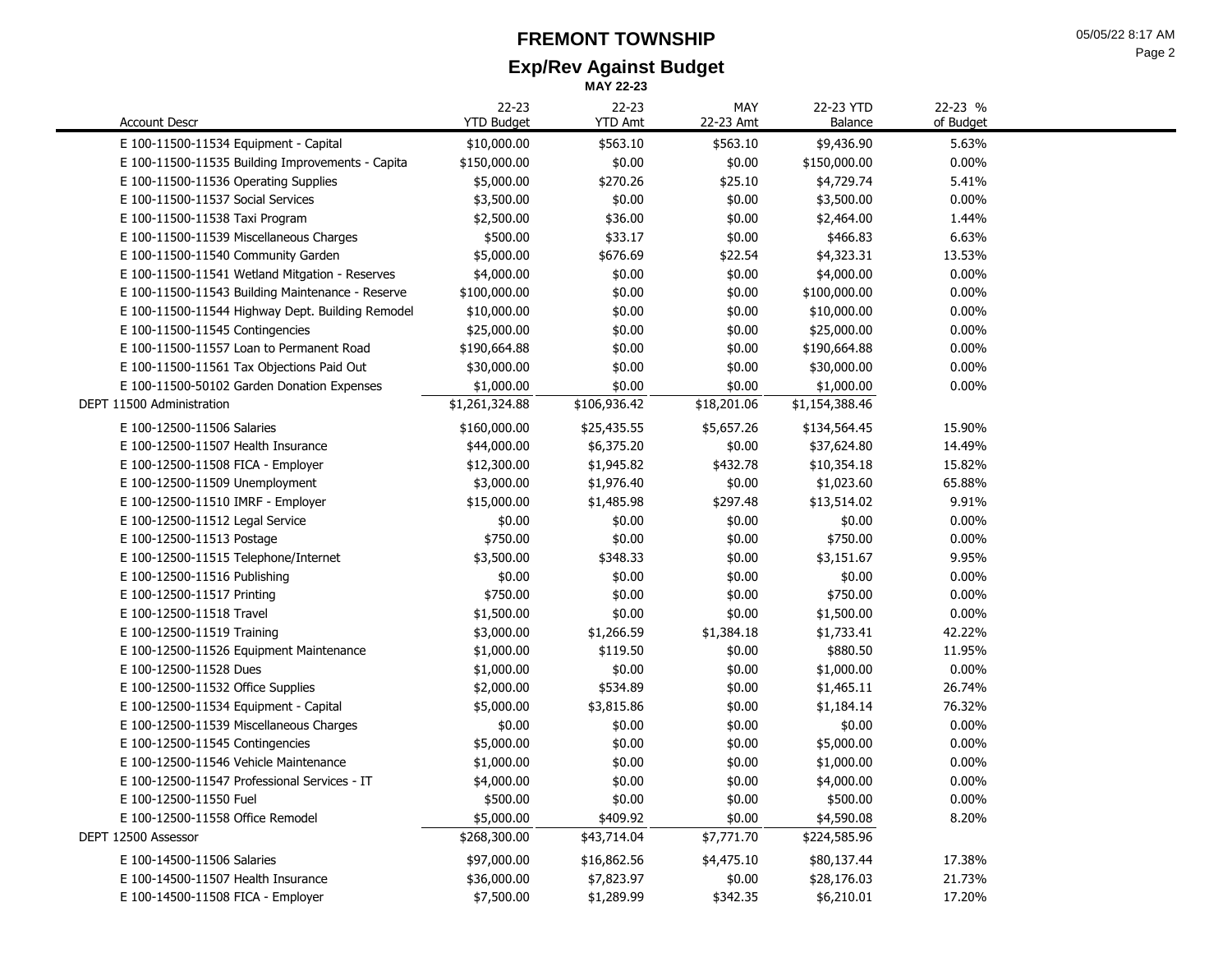## **Exp/Rev Against Budget FREMONT TOWNSHIP**

**MAY 22-23**

| 05/05/22 8:17 AM |
|------------------|
| Page 3           |

| <b>Account Descr</b>                          | 22-23<br><b>YTD Budget</b> | 22-23<br><b>YTD Amt</b> | MAY<br>22-23 Amt | 22-23 YTD<br>Balance | 22-23 %<br>of Budget |
|-----------------------------------------------|----------------------------|-------------------------|------------------|----------------------|----------------------|
| E 100-14500-11509 Unemployment                | \$2,350.00                 | \$515.72                | \$0.00           | \$1,834.28           | 21.95%               |
| E 100-14500-11510 IMRF - Employer             | \$7,500.00                 | \$902.33                | \$224.73         | \$6,597.67           | 12.03%               |
| E 100-14500-11525 Building Maintenance        | \$6,000.00                 | \$2,104.77              | \$1,276.36       | \$3,895.23           | 35.08%               |
| E 100-14500-11526 Equipment Maintenance       | \$20,000.00                | \$2,440.95              | \$1,548.27       | \$17,559.05          | 12.20%               |
| E 100-14500-11529 Utilities                   | \$16,000.00                | \$1,868.00              | \$61.70          | \$14,132.00          | 11.68%               |
| E 100-14500-11530 Disposal Service            | \$1,000.00                 | \$0.00                  | \$0.00           | \$1,000.00           | 0.00%                |
| E 100-14500-11533 Professional Services       | \$10,000.00                | \$84.00                 | \$0.00           | \$9,916.00           | 0.84%                |
| E 100-14500-11534 Equipment - Capital         | \$50,000.00                | \$2,899.05              | \$2,899.05       | \$47,100.95          | 5.80%                |
| E 100-14500-11536 Operating Supplies          | \$7,000.00                 | \$1,954.62              | \$507.43         | \$5,045.38           | 27.92%               |
| E 100-14500-11545 Contingencies               | \$10,000.00                | \$0.00                  | \$0.00           | \$10,000.00          | 0.00%                |
| E 100-14500-11548 Park Maintenance            | \$50,000.00                | \$979.50                | \$584.20         | \$49,020.50          | 1.96%                |
| E 100-14500-11549 Portable Restrooms          | \$3,000.00                 | \$0.00                  | \$0.00           | \$3,000.00           | 0.00%                |
| E 100-14500-11550 Fuel                        | \$7,500.00                 | \$1,097.01              | \$0.00           | \$6,402.99           | 14.63%               |
| E 100-14500-11551 Equipment Rental            | \$4,000.00                 | \$0.00                  | \$0.00           | \$4,000.00           | 0.00%                |
| E 100-14500-11552 Behm Park Development       | \$50,000.00                | \$3,661.27              | \$0.00           | \$46,338.73          | 7.32%                |
| E 100-14500-11553 Ivanhoe Park Development    | \$15,000.00                | \$0.00                  | \$0.00           | \$15,000.00          | 0.00%                |
| E 100-14500-11554 Tools                       | \$5,000.00                 | \$1,022.49              | \$676.92         | \$3,977.51           | 20.45%               |
| E 100-14500-11555 Uniforms                    | \$2,000.00                 | \$0.00                  | \$0.00           | \$2,000.00           | $0.00\%$             |
| E 100-14500-11556 Irrigation Maintenance      | \$5,000.00                 | \$1,180.48              | \$0.00           | \$3,819.52           | 23.61%               |
| DEPT 14500 Parks                              | \$411,850.00               | \$46,686.71             | \$12,596.11      | \$365,163.29         |                      |
| FUND 100 GENERAL TOWN FUND                    | \$3,177,502.88             | \$220,166.47            | \$38,568.87      | \$2,957,336.41       |                      |
| R 200-10400 Property Tax                      | \$50,007.00                | \$301.21                | \$0.00           | \$49,705.79          | 0.60%                |
| R 200-10402 Interest Income                   | \$50.00                    | \$2.07                  | \$0.00           | \$47.93              | 4.14%                |
| R 200-10403 Misc. Income                      | \$25.00                    | \$0.00                  | \$0.00           | \$25.00              | 0.00%                |
| R 200-10415 Revenue Recapture                 | \$3,250.00                 | \$0.00                  | \$0.00           | \$3,250.00           | 0.00%                |
| <b>DEPT</b>                                   | \$53,332.00                | \$303.28                | \$0.00           | \$53,028.72          |                      |
| E 200-11500-11506 Salaries                    | \$40,000.00                | \$7,904.48              | \$1,582.40       | \$32,095.52          | 19.76%               |
| E 200-11500-11507 Health Insurance            | \$12,000.00                | \$1,835.34              | \$0.00           | \$10,164.66          | 15.29%               |
| E 200-11500-11508 FICA - Employer             | \$3,060.00                 | \$604.67                | \$121.05         | \$2,455.33           | 19.76%               |
| E 200-11500-11509 Unemployment                | \$500.00                   | \$500.00                | \$0.00           | \$0.00               | 100.00%              |
| E 200-11500-11510 IMRF - Employer             | \$4,000.00                 | \$498.77                | \$99.85          | \$3,501.23           | 12.47%               |
| E 200-11500-11513 Postage                     | \$275.00                   | \$116.00                | \$0.00           | \$159.00             | 42.18%               |
| E 200-11500-11514 Newsletter/Constant Contact | \$1,500.00                 | \$0.00                  | \$0.00           | \$1,500.00           | 0.00%                |
| E 200-11500-11515 Telephone/Internet          | \$2,500.00                 | \$0.00                  | \$0.00           | \$2,500.00           | 0.00%                |
| E 200-11500-11517 Printing                    | \$0.00                     | \$0.00                  | \$0.00           | \$0.00               | 0.00%                |
| E 200-11500-11518 Travel                      | \$0.00                     | \$0.00                  | \$0.00           | \$0.00               | 0.00%                |
| E 200-11500-11519 Training                    | \$1,000.00                 | \$200.00                | \$0.00           | \$800.00             | 20.00%               |
| E 200-11500-11522 TOIRMA Insurance            | \$0.00                     | \$0.00                  | \$0.00           | \$0.00               | 0.00%                |
| E 200-11500-11526 Equipment Maintenance       | \$200.00                   | \$50.00                 | \$0.00           | \$150.00             | 25.00%               |
| E 200-11500-11527 Website                     | \$50.00                    | \$0.00                  | \$0.00           | \$50.00              | 0.00%                |
| E 200-11500-11529 Utilities                   | \$1,000.00                 | \$50.00                 | \$50.00          | \$950.00             | 5.00%                |
|                                               |                            |                         |                  |                      |                      |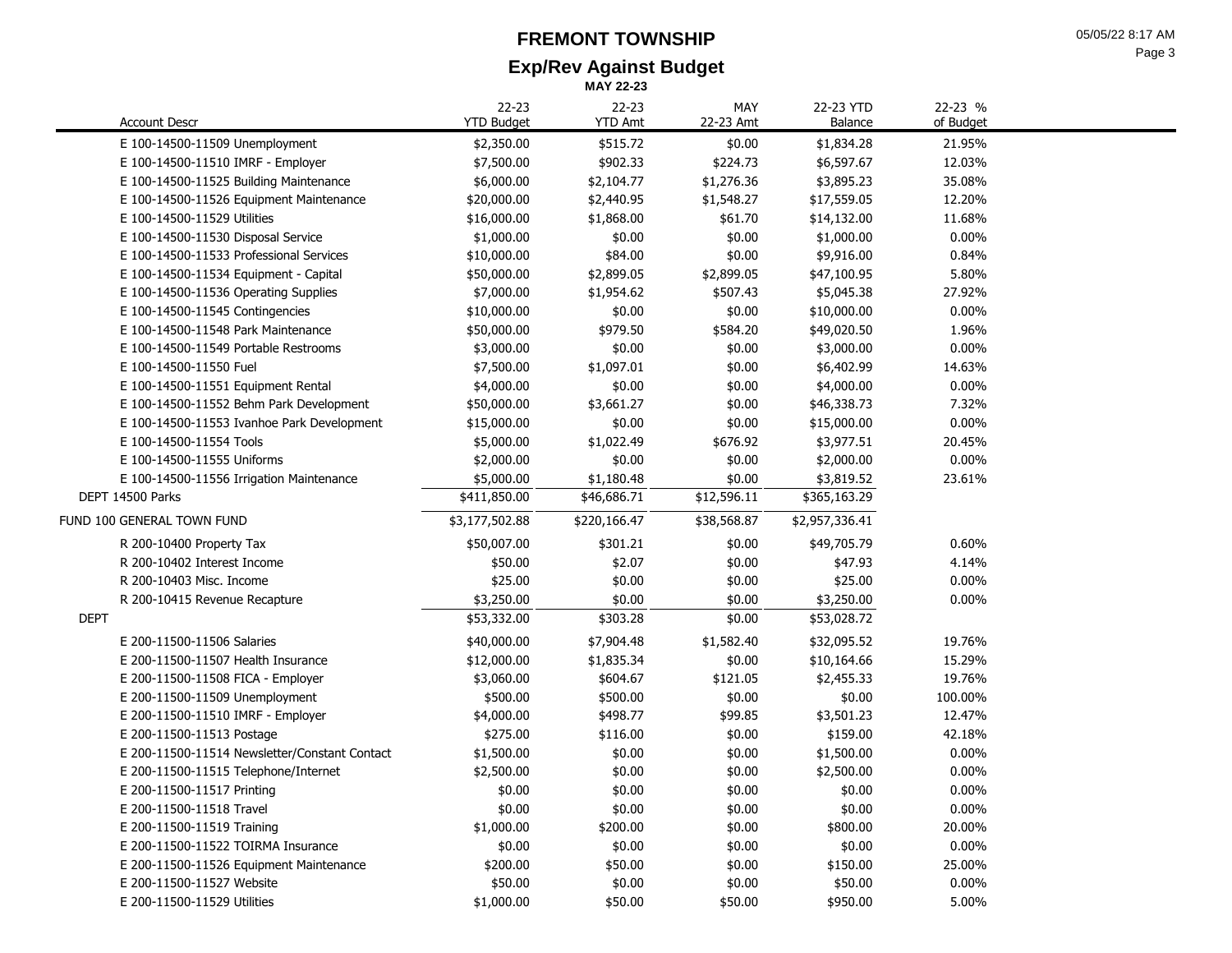## **Exp/Rev Against Budget FREMONT TOWNSHIP**

|                                                  |                                | <b>MAY 22-23</b>            |                  |                      |                      |
|--------------------------------------------------|--------------------------------|-----------------------------|------------------|----------------------|----------------------|
| <b>Account Descr</b>                             | $22 - 23$<br><b>YTD Budget</b> | $22 - 23$<br><b>YTD Amt</b> | MAY<br>22-23 Amt | 22-23 YTD<br>Balance | 22-23 %<br>of Budget |
| E 200-11500-11532 Office Supplies                | \$250.00                       | \$0.00                      | \$0.00           | \$250.00             | $0.00\%$             |
| E 200-11500-11533 Professional Services          | \$0.00                         | \$0.00                      | \$0.00           | \$0.00               | $0.00\%$             |
| E 200-11500-11534 Equipment - Capital            | \$0.00                         | \$0.00                      | \$0.00           | \$0.00               | 0.00%                |
| E 200-11500-11536 Operating Supplies             | \$100.00                       | \$0.00                      | \$0.00           | \$100.00             | 0.00%                |
| E 200-11500-11545 Contingencies                  | \$0.00                         | \$0.00                      | \$0.00           | \$0.00               | 0.00%                |
| E 200-11500-11561 Tax Objections Paid Out        | \$2,500.00                     | \$0.00                      | \$0.00           | \$2,500.00           | $0.00\%$             |
| DEPT 11500 Administration                        | \$68,935.00                    | \$11,759.26                 | \$1,853.30       | \$57,175.74          |                      |
| E 200-22500-20600 Physician Service              | \$500.00                       | \$0.00                      | \$0.00           | \$500.00             | 0.00%                |
| E 200-22500-20601 Hospital Services              | \$500.00                       | \$0.00                      | \$0.00           | \$500.00             | $0.00\%$             |
| E 200-22500-20602 Prescriptions                  | \$500.00                       | \$0.00                      | \$0.00           | \$500.00             | 0.00%                |
| E 200-22500-20603 Dental Services                | \$500.00                       | \$0.00                      | \$0.00           | \$500.00             | 0.00%                |
| E 200-22500-20604 Other Medical Services         | \$0.00                         | \$0.00                      | \$0.00           | \$0.00               | 0.00%                |
| E 200-22500-20605 Burial Services                | \$500.00                       | \$0.00                      | \$0.00           | \$500.00             | 0.00%                |
| E 200-22500-20606 Client Shelter                 | \$25,000.00                    | \$0.00                      | \$0.00           | \$25,000.00          | 0.00%                |
| E 200-22500-20607 Client Utilities               | \$25,000.00                    | \$322.00                    | \$0.00           | \$24,678.00          | 1.29%                |
| E 200-22500-20608 Fuel                           | \$3,000.00                     | \$0.00                      | \$0.00           | \$3,000.00           | 0.00%                |
| E 200-22500-20609 Food                           | \$100.00                       | \$0.00                      | \$0.00           | \$100.00             | 0.00%                |
| E 200-22500-20610 Personal Incidentals           | \$2,500.00                     | \$0.00                      | \$0.00           | \$2,500.00           | 0.00%                |
| E 200-22500-20611 Household Incidentals          | \$2,500.00                     | \$0.00                      | \$0.00           | \$2,500.00           | 0.00%                |
| E 200-22500-20612 Misc. Home Relief              | \$500.00                       | \$0.00                      | \$0.00           | \$500.00             | 0.00%                |
| E 200-22500-20613 Catastrophic Medical Insurance | \$2,500.00                     | \$2,360.00                  | \$2,360.00       | \$140.00             | 94.40%               |
| DEPT 22500 General Assistance Home Relief        | \$63,600.00                    | \$2,682.00                  | \$2,360.00       | \$60,918.00          |                      |
| FUND 200 GENERAL ASSISTANCE FUND                 | \$185,867.00                   | \$14,744.54                 | \$4,213.30       | \$171,122.46         |                      |
| R 300-10400 Property Tax                         | \$171,147.00                   | \$1,093.75                  | \$0.00           | \$170,053.25         | 0.64%                |
| R 300-10401 Replacement Tax                      | \$25,000.00                    | \$14,546.08                 | \$0.00           | \$10,453.92          | 58.18%               |
| R 300-10402 Interest Income                      | \$150.00                       | \$26.87                     | \$0.00           | \$123.13             | 17.91%               |
| R 300-10403 Misc. Income                         | \$3,000.00                     | \$1,896.00                  | \$0.00           | \$1,104.00           | 63.20%               |
| R 300-10407 Road Bonds                           | \$32,500.00                    | \$0.00                      | \$0.00           | \$32,500.00          | 0.00%                |
| <b>DEPT</b>                                      | \$231,797.00                   | \$17,562.70                 | \$0.00           | \$214,234.30         |                      |
| E 300-11500-11512 Legal Service                  | \$8,500.00                     | \$698.75                    | \$0.00           | \$7,801.25           | 8.22%                |
| E 300-11500-11513 Postage                        | \$120.00                       | \$4.33                      | \$0.00           | \$115.67             | 3.61%                |
| E 300-11500-11515 Telephone/Internet             | \$8,000.00                     | \$888.74                    | \$0.00           | \$7,111.26           | 11.11%               |
| E 300-11500-11516 Publishing                     | \$700.00                       | \$0.00                      | \$0.00           | \$700.00             | 0.00%                |
| E 300-11500-11517 Printing                       | \$1,000.00                     | \$0.00                      | \$0.00           | \$1,000.00           | 0.00%                |
| E 300-11500-11518 Travel                         | \$1,000.00                     | \$87.17                     | \$0.00           | \$912.83             | 8.72%                |
| E 300-11500-11519 Training                       | \$8,000.00                     | \$59.00                     | \$59.00          | \$7,941.00           | 0.74%                |
| E 300-11500-11522 TOIRMA Insurance               | \$15,000.00                    | \$13,438.50                 | \$13,438.50      | \$1,561.50           | 89.59%               |
| E 300-11500-11528 Dues                           | \$1,500.00                     | \$298.24                    | \$0.00           | \$1,201.76           | 19.88%               |
| E 300-11500-11532 Office Supplies                | \$1,500.00                     | \$72.34                     | \$70.36          | \$1,427.66           | 4.82%                |
| E 300-11500-11534 Equipment - Capital            | \$4,000.00                     | \$161.99                    | \$0.00           | \$3,838.01           | 4.05%                |
| E 300-11500-11536 Operating Supplies             | \$1,200.00                     | \$131.79                    | \$131.79         | \$1,068.21           | 10.98%               |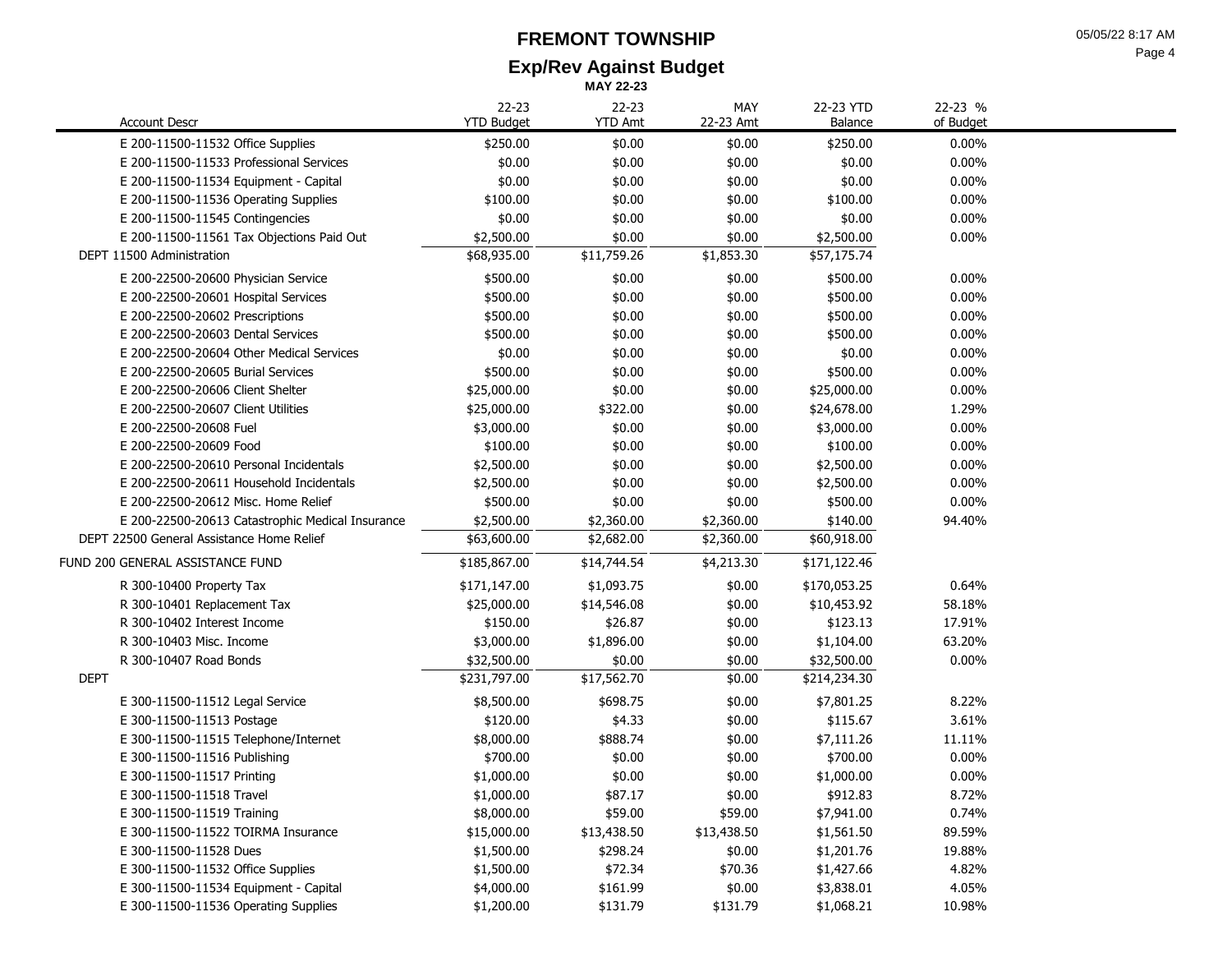### **Exp/Rev Against Budget FREMONT TOWNSHIP**

|                                                  |                                | <b>MAY 22-23</b>            |                  |                      |                      |
|--------------------------------------------------|--------------------------------|-----------------------------|------------------|----------------------|----------------------|
| <b>Account Descr</b>                             | $22 - 23$<br><b>YTD Budget</b> | $22 - 23$<br><b>YTD Amt</b> | MAY<br>22-23 Amt | 22-23 YTD<br>Balance | 22-23 %<br>of Budget |
| E 300-11500-30100 Drug Testing                   | \$1,200.00                     | \$0.00                      | \$0.00           | \$1,200.00           | 0.00%                |
| E 300-11500-30101 J.U.L.I.E.                     | \$2,500.00                     | \$0.00                      | \$0.00           | \$2,500.00           | $0.00\%$             |
| E 300-11500-30103 Bottled Water                  | \$300.00                       | \$144.94                    | \$0.00           | \$155.06             | 48.31%               |
| E 300-11500-30104 Municipal Replacement Tax Paid | \$5,000.00                     | \$0.00                      | \$0.00           | \$5,000.00           | $0.00\%$             |
| E 300-11500-30117 Road Bonds Refunded            | \$0.00                         | \$0.00                      | \$0.00           | \$0.00               | $0.00\%$             |
| E 300-11500-30118 Subscriptions                  | \$7,000.00                     | \$789.00                    | \$789.00         | \$6,211.00           | 11.27%               |
| DEPT 11500 Administration                        | \$66,520.00                    | \$16,774.79                 | \$14,488.65      | \$49,745.21          |                      |
| E 300-33500-11525 Building Maintenance           | \$10,000.00                    | \$2,805.47                  | \$1,422.99       | \$7,194.53           | 28.05%               |
| E 300-33500-11526 Equipment Maintenance          | \$60,000.00                    | \$12,737.85                 | \$2,496.55       | \$47,262.15          | 21.23%               |
| E 300-33500-11529 Utilities                      | \$10,000.00                    | \$3,107.84                  | \$720.09         | \$6,892.16           | 31.08%               |
| E 300-33500-11530 Disposal Service               | \$1,000.00                     | \$16.66                     | \$0.00           | \$983.34             | 1.67%                |
| E 300-33500-11534 Equipment - Capital            | \$15,000.00                    | \$0.00                      | \$0.00           | \$15,000.00          | $0.00\%$             |
| E 300-33500-11535 Building Improvements - Capita | \$15,000.00                    | \$4,822.98                  | \$1,026.83       | \$10,177.02          | 32.15%               |
| E 300-33500-11536 Operating Supplies             | \$12,000.00                    | \$2,884.88                  | \$786.31         | \$9,115.12           | 24.04%               |
| E 300-33500-11545 Contingencies                  | \$10,000.00                    | \$0.00                      | \$0.00           | \$10,000.00          | $0.00\%$             |
| E 300-33500-11550 Fuel                           | \$7,500.00                     | \$1,766.30                  | \$0.00           | \$5,733.70           | 23.55%               |
| E 300-33500-11551 Equipment Rental               | \$2,000.00                     | \$65.05                     | \$21.85          | \$1,934.95           | 3.25%                |
| E 300-33500-11554 Tools                          | \$5,000.00                     | \$1,524.07                  | \$748.05         | \$3,475.93           | 30.48%               |
| E 300-33500-11555 Uniforms                       | \$5,000.00                     | \$57.98                     | \$0.00           | \$4,942.02           | 1.16%                |
| E 300-33500-30105 Bridge Maintenance             | \$10,000.00                    | \$0.00                      | \$0.00           | \$10,000.00          | $0.00\%$             |
| E 300-33500-30106 Engineering                    | \$10,000.00                    | \$0.00                      | \$0.00           | \$10,000.00          | 0.00%                |
| E 300-33500-30107 Street Lights                  | \$26,000.00                    | \$5,293.66                  | \$1,745.07       | \$20,706.34          | 20.36%               |
| E 300-33500-30108 Signs/Road Striping            | \$25,000.00                    | \$682.75                    | \$0.00           | \$24,317.25          | 2.73%                |
| E 300-33500-30117 Road Bonds Refunded            | \$38,500.00                    | \$5,000.00                  | \$0.00           | \$33,500.00          | 12.99%               |
| DEPT 33500 Road & Bridge Maintenance             | \$262,000.00                   | \$40,765.49                 | \$8,967.74       | \$221,234.51         |                      |
| FUND 300 ROAD & BRIDGE FUND                      | \$560,317.00                   | \$75,102.98                 | \$23,456.39      | \$485,214.02         |                      |
| R 400-10400 Property Tax                         | \$1,454,677.00                 | \$8,563.47                  | \$0.00           | \$1,446,113.53       | 0.59%                |
| R 400-10402 Interest Income                      | \$300.00                       | \$39.90                     | \$0.00           | \$260.10             | 13.30%               |
| R 400-10403 Misc. Income                         | \$15,000.00                    | \$0.00                      | \$0.00           | \$15,000.00          | 0.00%                |
| R 400-10405 SSA #12 - Ivanhoe Woods              | \$40,000.00                    | \$0.00                      | \$0.00           | \$40,000.00          | 0.00%                |
| R 400-10406 SSA $#17$ - Ivanhoe Estates          | \$40,000.00                    | \$0.00                      | \$0.00           | \$40,000.00          | 0.00%                |
| R 400-10411 Loan From General Town               | \$190,664.88                   | \$0.00                      | \$0.00           | \$190,664.88         | 0.00%                |
| R 400-10415 Revenue Recapture                    | \$4,540.00                     | \$0.00                      | \$0.00           | \$4,540.00           | 0.00%                |
| R 400-10500 WMB/ Village Green                   | \$0.00                         | \$0.00                      | \$0.00           | \$0.00               | 0.00%                |
| R 400-10501 WMB/SIRF Forest & Fairview           | \$50,000.00                    | \$0.00                      | \$0.00           | \$50,000.00          | 0.00%                |
| R 400-10502 MFT/ReBuild Illinois                 | \$0.00                         | \$0.00                      | \$0.00           | \$0.00               | $0.00\%$             |
| R 400-10503 CPF/Sylvan Lake Dam                  | \$0.00                         | \$0.00                      | \$0.00           | \$0.00               | $0.00\%$             |
| DEPT                                             | \$1,795,181.88                 | \$8,603.37                  | \$0.00           | \$1,786,578.51       |                      |
| E 400-11500-11506 Salaries                       | \$380,000.00                   | \$65,523.88                 | \$9,060.00       | \$314,476.12         | 17.24%               |
| E 400-11500-11507 Health Insurance               | \$120,000.00                   | \$12,290.94                 | \$0.00           | \$107,709.06         | 10.24%               |
| E 400-11500-11508 FICA - Employer                | \$30,600.00                    | \$5,012.57                  | \$693.09         | \$25,587.43          | 16.38%               |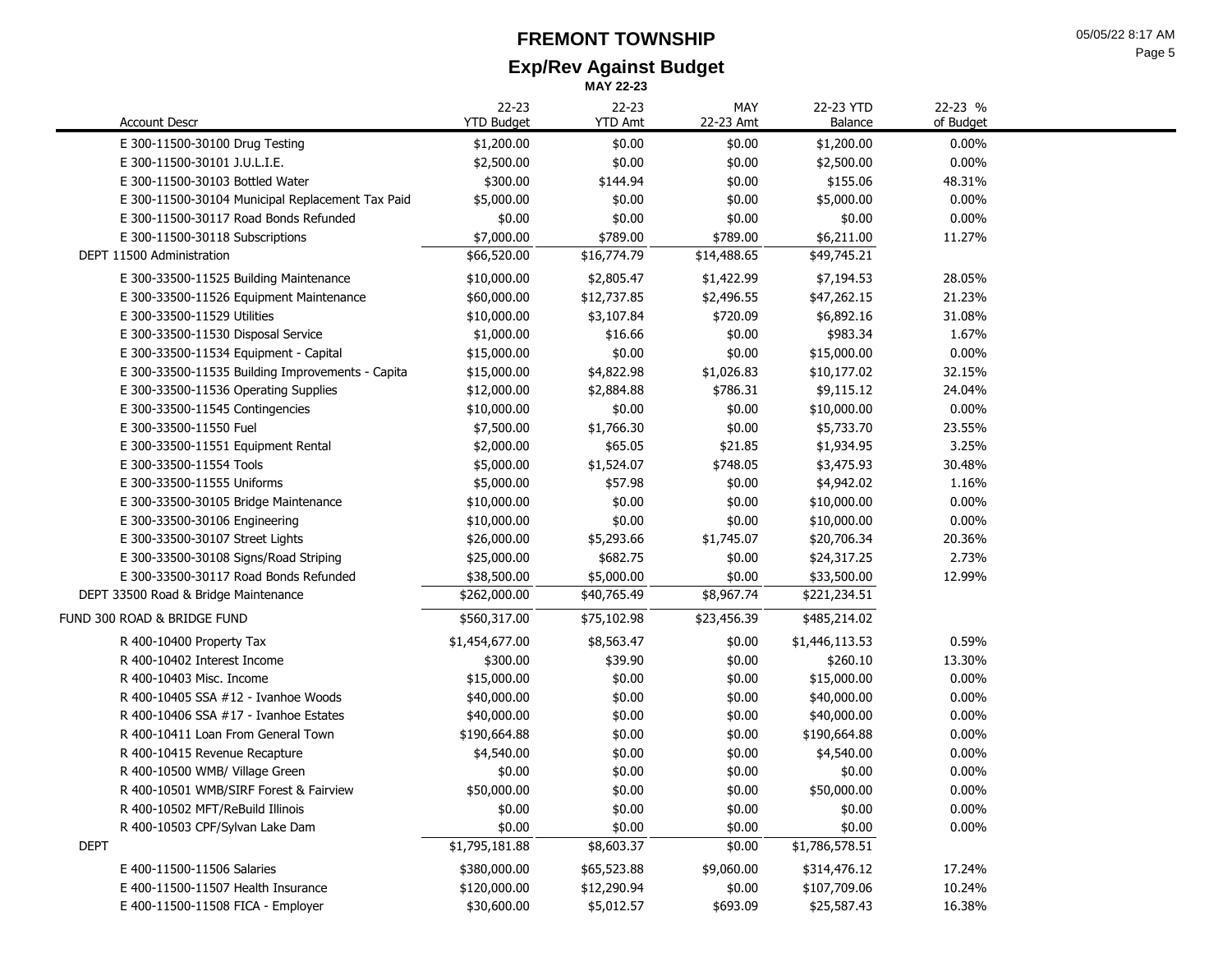# **FREMONT TOWNSHIP**

**Exp/Rev Against Budget MAY 22-23**

| <b>Account Descr</b>                             | $22 - 23$<br><b>YTD Budget</b> | $22 - 23$<br><b>YTD Amt</b> | MAY<br>22-23 Amt | 22-23 YTD<br>Balance | 22-23 %<br>of Budget |  |
|--------------------------------------------------|--------------------------------|-----------------------------|------------------|----------------------|----------------------|--|
| E 400-11500-11509 Unemployment                   | \$700.00                       | \$493.76                    | \$0.00           | \$206.24             | 70.54%               |  |
| E 400-11500-11510 IMRF - Employer                | \$30,000.00                    | \$4,134.58                  | \$571.69         | \$25,865.42          | 13.78%               |  |
| DEPT 11500 Administration                        | \$561,300.00                   | \$87,455.73                 | \$10,324.78      | \$473,844.27         |                      |  |
| E 400-44500-11521 Equipment Lease                | \$50,000.00                    | \$22,209.31                 | \$0.00           | \$27,790.69          | 44.42%               |  |
| E 400-44500-11534 Equipment - Capital            | \$220,000.00                   | \$15,460.72                 | \$0.00           | \$204,539.28         | 7.03%                |  |
| E 400-44500-11536 Operating Supplies             | \$10,000.00                    | \$1,137.00                  | \$974.00         | \$8,863.00           | 11.37%               |  |
| E 400-44500-11545 Contingencies                  | \$10,000.00                    | \$0.00                      | \$0.00           | \$10,000.00          | 0.00%                |  |
| E 400-44500-11550 Fuel                           | \$30,000.00                    | \$1,411.87                  | \$0.00           | \$28,588.13          | 4.71%                |  |
| E 400-44500-11551 Equipment Rental               | \$5,000.00                     | \$0.00                      | \$0.00           | \$5,000.00           | 0.00%                |  |
| E 400-44500-11562 Pay back Loan to General Town  | \$35,000.00                    | \$0.00                      | \$0.00           | \$35,000.00          | 0.00%                |  |
| E 400-44500-30106 Engineering                    | \$60,000.00                    | \$13,039.88                 | \$7,402.88       | \$46,960.12          | 21.73%               |  |
| E 400-44500-30110 SSA#12 - Ivanhoe Woods         | \$40,000.00                    | \$94.99                     | \$0.00           | \$39,905.01          | 0.24%                |  |
| E 400-44500-30111 SSA#17 - Ivanhoe Estates       | \$40,000.00                    | \$46.34                     | \$0.00           | \$39,953.66          | 0.12%                |  |
| E 400-44500-40500 Road Maintenance               | \$180,000.00                   | \$3,361.65                  | \$280.56         | \$176,638.35         | 1.87%                |  |
| E 400-44500-40501 Environmental Maintenance      | \$8,000.00                     | \$5,723.70                  | \$1,202.50       | \$2,276.30           | 71.55%               |  |
| E 400-44500-40502 Snow Removal Supplies          | \$70,000.00                    | \$29,642.32                 | \$5,234.78       | \$40,357.68          | 42.35%               |  |
| E 400-44500-40503 Tree Trimming/Removal          | \$15,000.00                    | \$0.00                      | \$0.00           | \$15,000.00          | 0.00%                |  |
| E 400-44500-40504 Improvement of Roads - Capital | \$600,000.00                   | \$0.00                      | \$0.00           | \$600,000.00         | 0.00%                |  |
| E 400-44500-40505 Sylvan Lake Dam - Reserves     | \$300,000.00                   | \$0.00                      | \$0.00           | \$300,000.00         | 0.00%                |  |
| E 400-44500-40506 WMB - Village Green            | \$0.00                         | \$0.00                      | \$0.00           | \$0.00               | 0.00%                |  |
| E 400-44500-40507 WMB - Forest/Fairview          | \$25,000.00                    | \$0.00                      | \$0.00           | \$25,000.00          | 0.00%                |  |
| E 400-44500-40508 CPR - Sylvan Lake Dam          | \$50,000.00                    | \$0.00                      | \$0.00           | \$50,000.00          | 0.00%                |  |
| E 400-44500-40509 New Building - Reserves        | \$50,000.00                    | \$0.00                      | \$0.00           | \$50,000.00          | 0.00%                |  |
| E 400-44500-40510 Equipment - Reserves           | \$100,000.00                   | \$0.00                      | \$0.00           | \$100,000.00         | 0.00%                |  |
| E 400-44500-40511 DCEO - Westshore Park          | \$25,000.00                    | \$0.00                      | \$0.00           | \$25,000.00          | 0.00%                |  |
| DEPT 44500 Permanent Road Maintenance            | \$1,923,000.00                 | \$92,127.78                 | \$15,094.72      | \$1,830,872.22       |                      |  |
| FUND 400 PERMANENT ROAD FUND                     | \$4,279,481.88                 | \$188,186.88                | \$25,419.50      | \$4,091,295.00       |                      |  |
| R 500-10408 Food Pantry Donations                | \$20,000.00                    | \$6,600.00                  | \$0.00           | \$13,400.00          | 33.00%               |  |
| R 500-10409 Garden Donations                     | \$1,000.00                     | \$0.00                      | \$0.00           | \$1,000.00           | 0.00%                |  |
| R 500-10410 Holiday Programs Donations           | \$5,000.00                     | \$0.00                      | \$0.00           | \$5,000.00           | 0.00%                |  |
| <b>DEPT</b>                                      | \$26,000.00                    | \$6,600.00                  | \$0.00           | \$19,400.00          |                      |  |
| E 500-50100-50100 Food Purchase                  | \$50,000.00                    | \$486.17                    | \$0.00           | \$49,513.83          | 0.97%                |  |
| E 500-50100-50101 Livestock Processing           | \$5,000.00                     | \$0.00                      | \$0.00           | \$5,000.00           | 0.00%                |  |
| E 500-50100-50102 Garden Donation Expenses       | \$2,500.00                     | \$0.00                      | \$0.00           | \$2,500.00           | 0.00%                |  |
| E 500-50100-50103 Holiday Programs               | \$30,000.00                    | \$0.00                      | \$0.00           | \$30,000.00          | 0.00%                |  |
| E 500-50100-50104 Shelter/Utility Expense        | \$20,000.00                    | \$0.00                      | \$0.00           | \$20,000.00          | 0.00%                |  |
| DEPT 50100 Food Pantry                           | \$107,500.00                   | \$486.17                    | \$0.00           | \$107,013.83         |                      |  |
| FUND 500 FOOD PANTRY                             | \$133,500.00                   | \$7,086.17                  | \$0.00           | \$126,413.83         |                      |  |